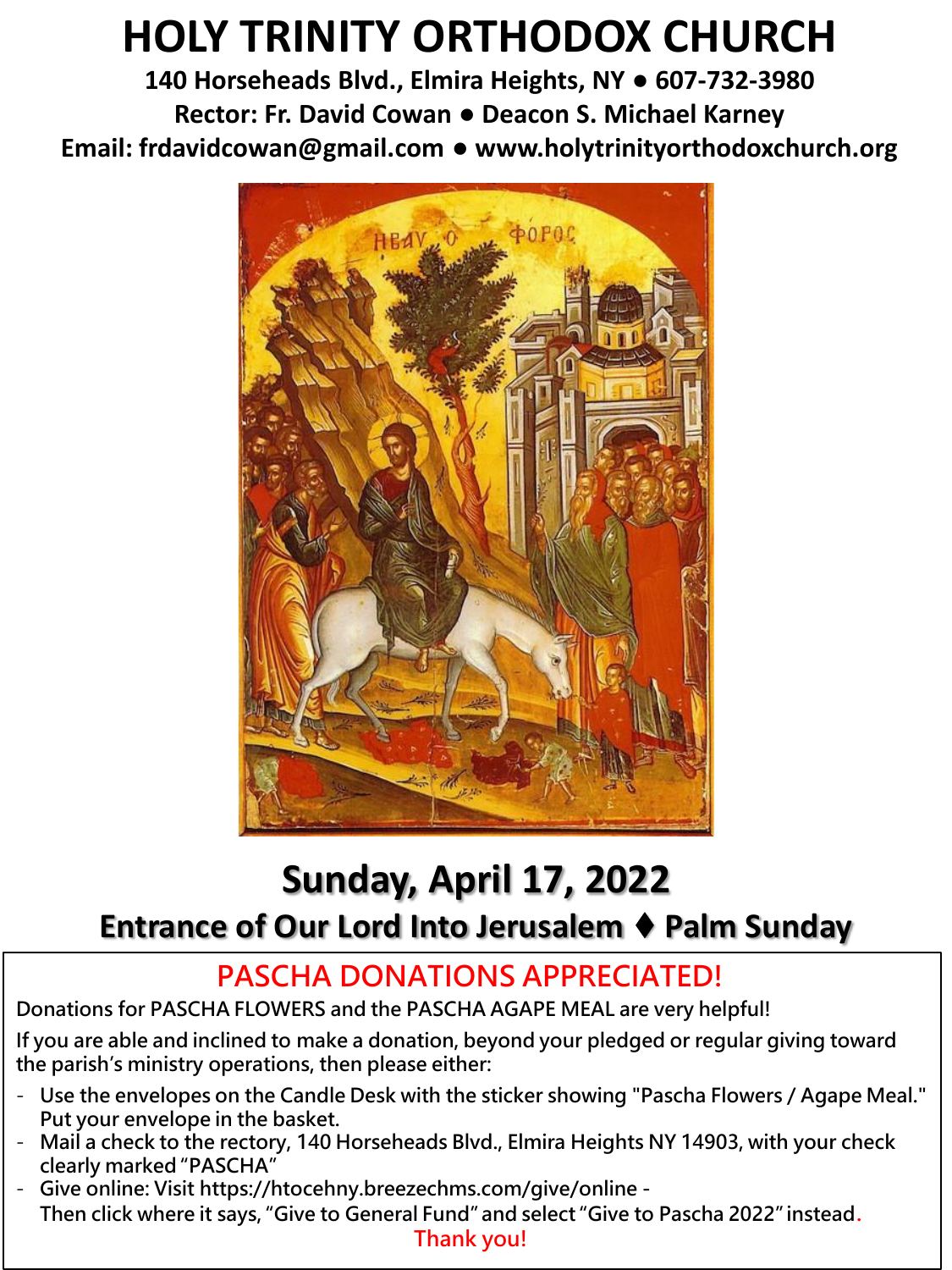### SCHEDULE FOR HOLY WEEK AND PASCHA

*Most Services May Be Joined by Live Stream at Web Address [www.facebook.com/htocelmiraheights](http://www.facebook.com/htocelmiraheights) or go to [www.YouTube.com](http://www.youtube.com/) and search for "Holy Trinity Church Elmira Heights NY"*

#### **Today, Palm Sunday, April 17**

8:40 AM:  $3<sup>rd</sup>$  and  $6<sup>th</sup>$  Hours

9:00 AM: Divine Liturgy, Palm Sunday – Entry of our Lord into Jerusalem; Blessing Palms & Willows Fellowship Hour Follows (No Church School or Teen Group Today)

5:00 PM: Bridegroom Matins of Holy Monday

**Confession is available 5:30-6:30 PM, Holy Monday, Holy Wednesday and Holy Thursday. Contact Fr. David if you need to schedule a Confession Appointment at another time.** 

**Great and Holy Monday, April 18** 6:30 PM: Bridegroom Matins of Holy Tuesday

#### **Great and Holy Tuesday, April 19**

4:00 – 6:00 PM: Calling Hours for + Ann Mustico, in the Church 6:00 PM: Memorial Service *(Litya)* for + Ann Mustico 6:30 PM: Bridegroom Matins of Holy Wednesday

#### **Great and Holy Wednesday, April 20**

10:00 AM Funeral for + Ann Mustico, in the Church; Followed by Burial at the Parish Cemetery 6:30 PM: Liturgy of the Pre-Sanctified Gifts, Followed by Holy Unction and Anointing

#### **Great and Holy Thursday, April 21**

10:00 AM: Vesperal Divine Liturgy of Holy Thursday 6:30 PM: Matins of Holy Friday with the Passion Gospels

#### **Great and Holy Friday, April 22**

9:00 AM: Royal Hours of Great and Holy Friday, and Decoration of Our Lord's Tomb 3:00 PM: Vespers of Holy Friday (Burial of the Lord), Followed by Light Lenten Supper Downstairs 7:00 PM: Matins of Holy Saturday, with Lamentations and Procession with the Shroud 11:00 PM: Teen Group Watch Before the Tomb – Please Sign Your Teen Up with Fr. David

#### *Watch Before the Tomb, Between Holy Friday Night and Holy Saturday Morning – Please Sign Up on the Sheet on the Candle Desk.*

#### **Great and Holy Saturday, April 23**

10:00 AM: Vesperal Divine Liturgy of Holy Saturday (The Harrowing of Hell) 11:30 PM: Nocturns, Procession, Matins, and the Divine Liturgy of Holy PASCHA Basket Blessing and Agape Meal Following the Paschal Liturgy

**Holy PASCHA, Sunday, April 24** 1:00 PM: Vespers of Holy PASCHA

#### **Bright Monday, April 25**

9:50 AM: The Hours of PASCHA

10:00 AM: Paschal Divine Liturgy, With Cross-Procession Outside and Fellowship Afterward

#### **MEMORY ETERNAL** ♦ **ANN MUSTICO**

Ann, beloved mother of Amy Rinchack, fell asleep in the Lord Monday, April 11. Services for Ann will take place Holy Tuesday evening and Holy Wednesday morning, as listed in the Service Schedule above.

**May + Ann's memory be eternal!**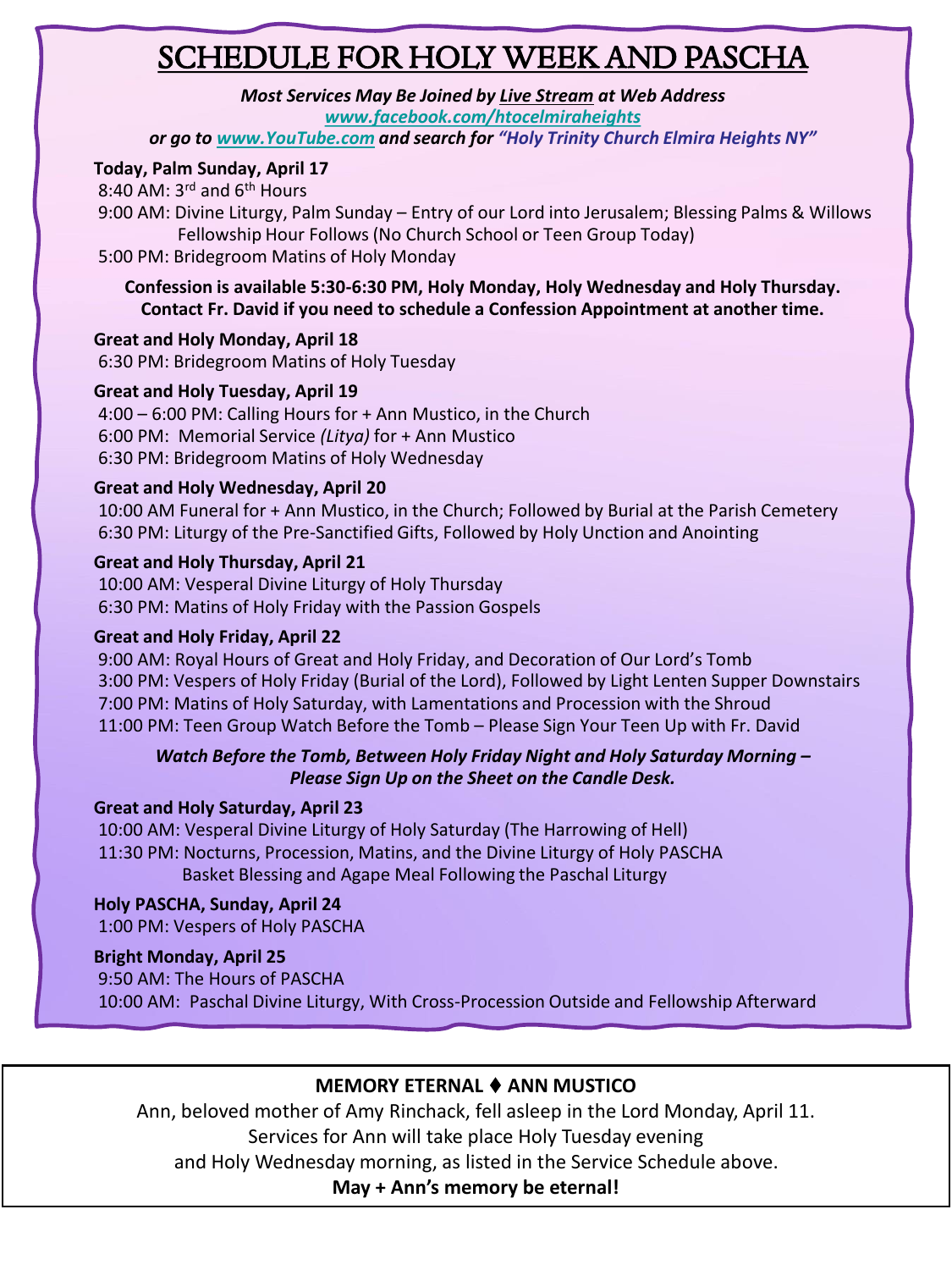**EPISTLE Philippians 4:4-9** Brethren: Rejoice in the Lord always; again I will say, Rejoice. Let all men know your forbearance. The Lord is at hand. Have no anxiety about anything, but in everything by prayer and supplication with thanksgiving let your requests be made known to God. And the peace of God, which passes all understanding, will keep your hearts and your minds in Christ Jesus. Finally, brethren, whatever is true, whatever is honorable, whatever is just, whatever is pure, whatever is lovely, whatever is gracious, if there is any excellence, if there is anything worthy of praise, think about these things. What you have learned and received and heard and seen in me, do; and the God of peace will be with you. **GOSPEL John 12:1-18** At that time, six days before the Passover, Jesus came to Bethany, where Lazarus was who had been dead, whom He had raised from the dead. There they made Him a supper; and Martha served, but Lazarus was one of those who sat at the table with Him. Then Mary took a pound of very costly oil of spikenard, anointed the feet of Jesus, and wiped His feet with her hair. And the house was filled with the fragrance of the oil. But one of His disciples, Judas Iscariot, Simon's son, who would betray Him, said, "Why was this fragrant oil not sold for three hundred denarii and given to the poor?" This he said, not that he cared for the poor, but because he was a thief, and had the money box; and he used to take what was put in it. But Jesus said, "Let her alone; she has kept this for the day of My burial. For the poor you have with you always, but Me you do not have always." Now a great many of the Jews knew that He was there; and they came, not for Jesus' sake only, but that they might also see Lazarus, whom He had raised from the dead. But the chief priests plotted to put Lazarus to death also, because on account of him many of the Jews went away and believed in Jesus. The next day a great multitude that had come to the feast, when they heard that Jesus was coming to Jerusalem, took branches of palm trees and went out to meet Him, and cried out: Hosanna! 'Blessed is He who comes in the name of the LORD!' The King of Israel!" Then Jesus, when He had found a young donkey, sat on it; as it is written: "Fear not, daughter of Zion; Behold, your King is coming, Sitting on a donkey's colt." His disciples did not understand these things at first; but when Jesus was glorified, then they remembered that these things were written about Him and that they had done these things to Him. Therefore the people, who were with Him when He called Lazarus out of his tomb and raised him from the dead, bore witness. For this reason the people also met Him, because they heard that He had done this sign.

#### **RED EGGS FOR PASCHA!**

Everyone is welcome to bring dyed red eggs to church, to be shared on Pascha. Starting Holy Friday, a basket will be on the candle desk where you can place your red eggs. *Thank you!* 

#### **VOLUNTEERS NEEDED …**

to help change the church over to the Resurrectional decorations on Pascha night. Please see Deacon Michael to offer your help. Thank you!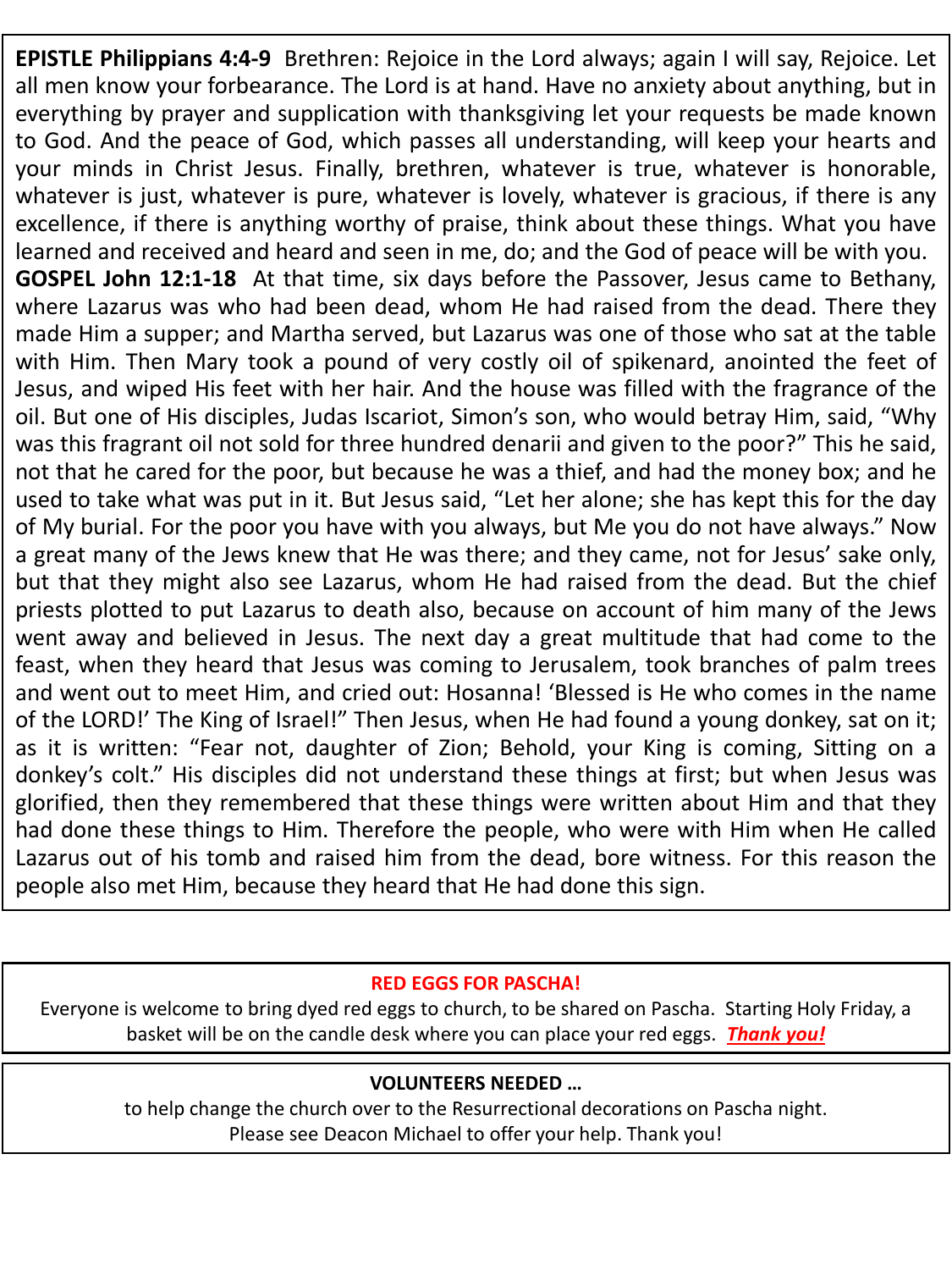#### **Prayer List**

**Memory Eternal:** Ann Mustico (+4/11); Peter Brown (+4/10); Robert; Taisa, Eugenia, Pani Sarah Ellis, Al; Pauline, Sister Nonna; James, Olga, Nathan, Terry, Mary, Sara, Edward. All those taken from us by the Coronavirus, by sickness, violence, injury and disaster.

**For Health:** Fr. Jason Kappanadze, Fr. Nicholas Harris, Fr. Daniel & Mat. Myra Kovalak, Fr. Herman & Mat. Cynthia Schick, Fr. Michael Oleksa; Fr. Moses Berry; Fr. Joseph Chupeck; Rdr. Thomas & Mildred, Fr. David, Mat. Tamara, Rdr. Gabriel; Dn. Michael, Mat. Kathryn, Natalie, Emilia, Patrick & Sophia; Deacon John Hubchuck; Presvytera Maria; Connie; Tania; Manya Turic; Shirley Cheplick; James Cowan; child Verity; Joan; Peter; Samuel, Julie; Dalona and her children Rhianna, Ashton, Domanick & LilyAnn; Yuliya; Lidia; Rachel and the child to be born to her; Juliana; John; Nancy; Christa; Ilsa; Scott & Casey, Steven; Antonina; Ryan; Deborah; Child Hannah, Joshua, Helen, Kathleen, Erica, Sherri, Ruth, Harriet, Katherine, Kristin, Sierra, Kate, David; and catechumens Charles and Sue.

**Diocesan Prayer Requests:** Archbishop PAUL; Archbishop BENJAMIN; Fr. Ambrose, Mat. Juliana and children Katherine, Emelia, Blaise, and Thaddeus Inlow; Fr. Michael & Mat. Juliana Speck; Fr. Sophrony Royer; Fr. David; Dn. Stephan Karlgut; Deacon David, Mat. Johanna & Reader Daniel Donch; Matushka Mary Shafran; Matushka Laura Schmidt; Matushka Patricia Bohush; Reader Fredric; Ioann, Mihail, Margarit; Lillya; Holly and the child to be born to her; Elizabeth, Morgan, Sara Perpetua, Penn, Wynne, Petr, Doug, Theo, Donna, Janet, Veronica, Joy, Catherine, Catechumen Craig, Catechumen Ryan, Child Liam, Child Bridget, Child Keira, Child Juliana; Barbara, Julio; Lyudmila; Mary Ann; Gregory, Boris; George; Porfira; Vanessa; Tatiana, Andrey, Martha; children Catherine, Josephine. In Ukraine: Fr. Andriy; Matthew; Irina. All the clergy, faithful and their families of the Diocese of New York and New Jersey. All those afflicted with the Coronavirus and those caring for them, those afflicted by sickness, violence, injury, and disaster. **Birthday**: Julianna Cheplick (4/18).

#### **Parish Children:**

| Lucia   | Hannah         | Jeremiah | Andrew        | Mvra    | Ezekiel | Anysia  |
|---------|----------------|----------|---------------|---------|---------|---------|
| Lydia   | <b>Natalie</b> | Emilia   | Patrick       | Sophia  | Dmitri  | Jonah   |
| Gabriel | Angelina       | John     | <b>Thomas</b> | Nikolai | Melania | Alexei  |
| Larissa | Julianna       | Nadia    | Gabriel       | Justus  | Samuel  | Gabriel |
| Michael | Hannah         | Rafael   |               |         |         |         |

**College Students:** Anna McKane – Duke University •

Katherine McKane – Sarah Lawrence College Year Abroad at Oxford University, England • Nathan Devens – Elmira College • Larissa Cheplick – Daemen College Please give prayer requests to Fr. David, Dn. Michael, Subdcn. Walter, or a Reader. Typically, parish prayer requests remain on this list for 40 days.

### **READERS' SCHEDULE**

April 16 – April 23 All Readers, Assigned at Church April 24: Holy PASCHA Reader William April 30 – May 6 Mary-Carol Haluszczak May 7 – May 13 Reader Dmitri May 14 – May 20 Reader Alexander May 21 – May 27 Reader Samuel

#### **SPRING 2022 FELLOWSHIP HOUR SCHEDULE**

Contact Mat. Tamara or Mat. Katie if you need a different date.

**APRIL** *(April 1-23 Fast from Meat & Dairy)* 17 Cowan Family 24 Paschal Agape – Breaking The Fast!

#### **MAY**

1 Haluszczak/Holobinko Families 8 Charlanow Families 15 Karney Families 22 Weeks/Turic Families 29 Cowan Family

**FELLOWSHIP HOUR SUPPLY DONATIONS ALSO WELCOME:** Napkins, small plates, coffee cups, white, round plastic tablecloths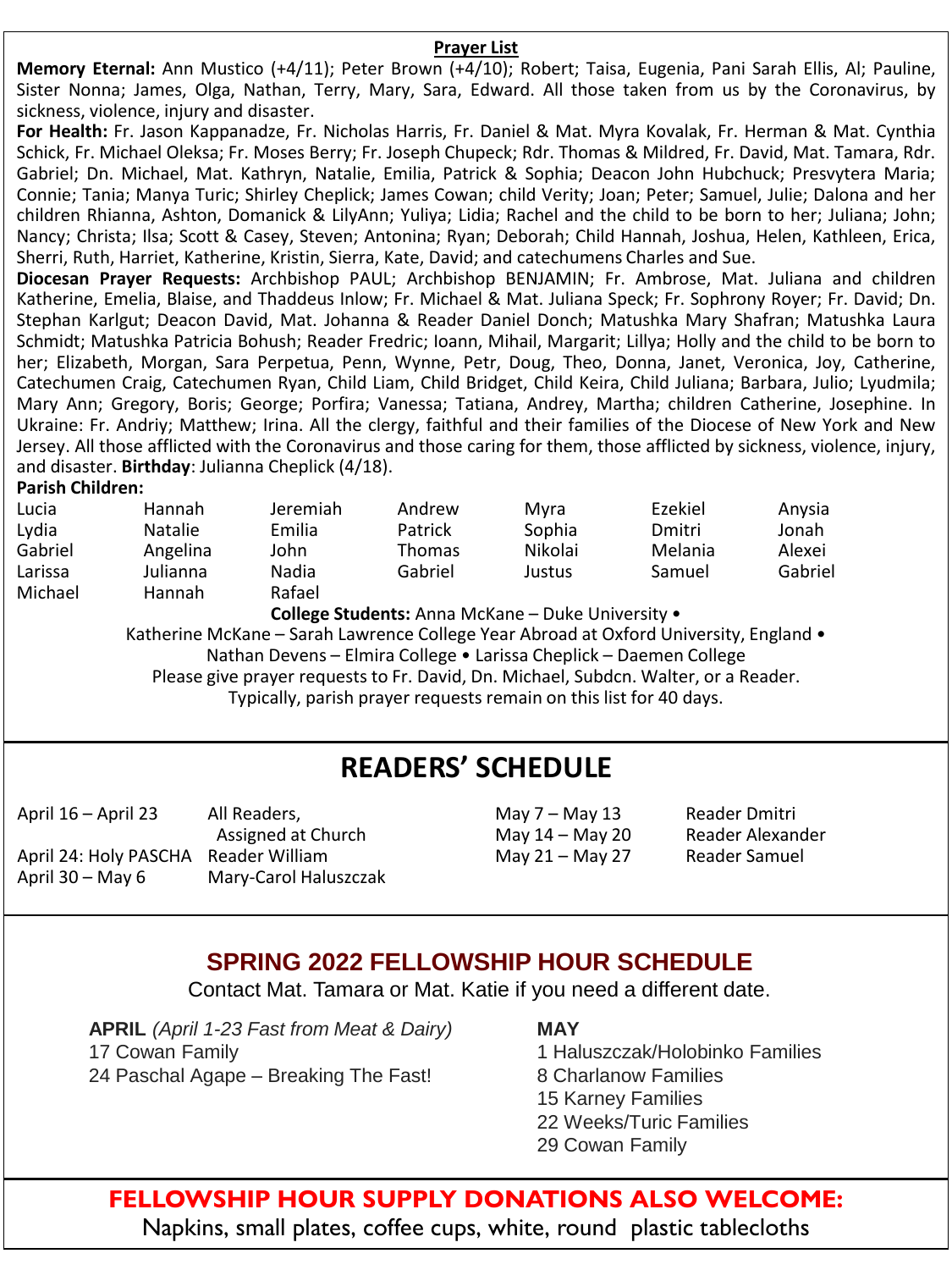## **Watch Before the Tomb**



Share in the unforgettable experience as we set a watch before the Tomb of our Lord, from Holy Friday Night to Holy Saturday Morning A Sign-up sheet will be on the Candle Desk this week. **Holy Friday 11 pm – 1 am is reserved for the Teen Group. Thank you!**

#### Coming up for our YOUTH & FAMILIES

Decorating our Lord's Tomb with Flowers-10:30am Holy Friday, 4/22 Teen Group Watch Before the Tomb 11pm-1am (sign up with Fr. David) 10am Vesperal Liturgy with 15 Old Testament Readings Holy Saturday, 4/23 read by our Youth (sign up with Mat. Tamara)



standrewscamp.org